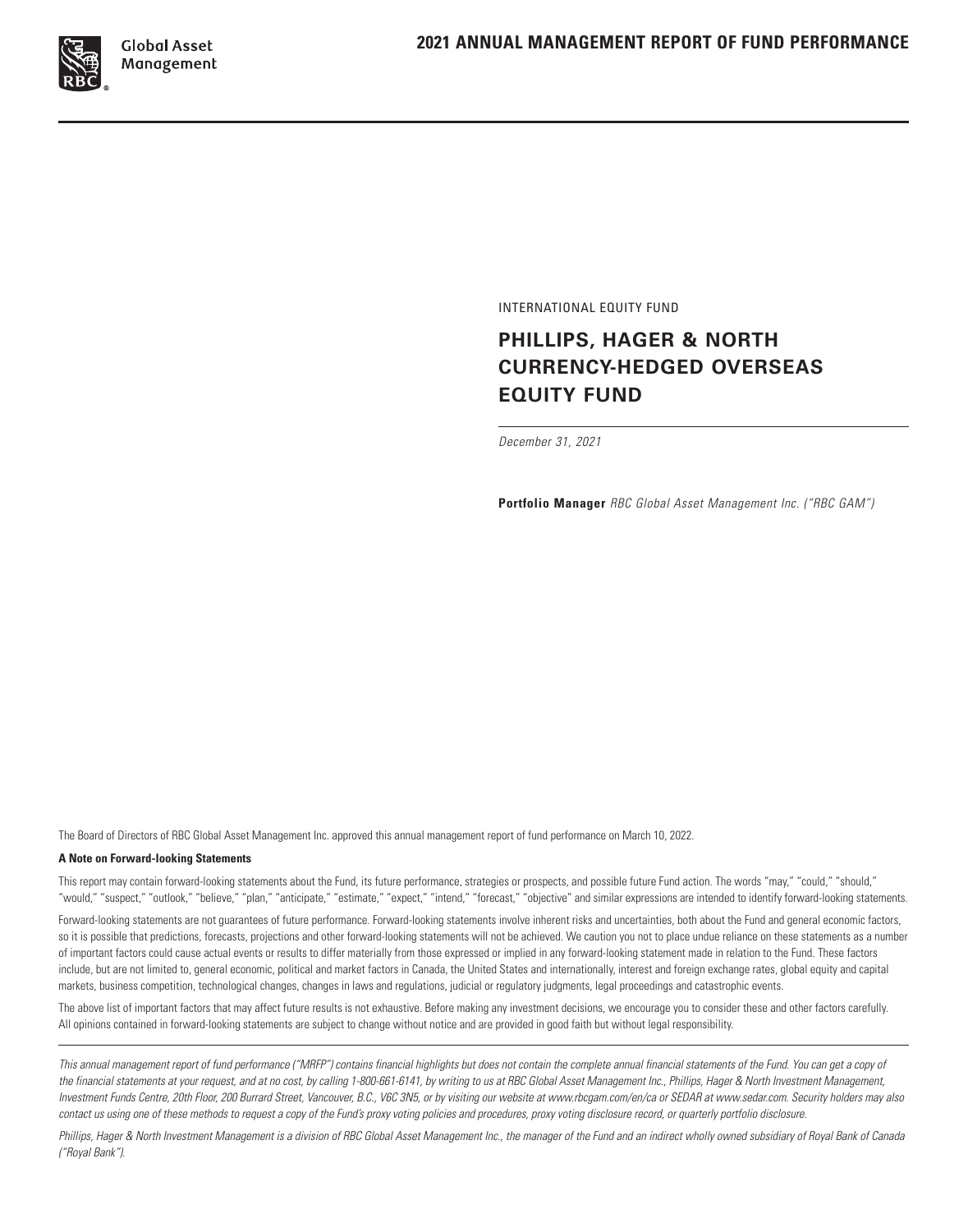# **MANAGEMENT DISCUSSION OF FUND PERFORMANCE**

### **Investment Objective and Strategies**

The Fund seeks to provide investors with long-term capital growth primarily through exposure to a diversified portfolio of companies located in countries outside North America, including countries in Europe, as well as Japan, Australia and the rest of the Far East, while minimizing fluctuations in the value of foreign currencies relative to the Canadian dollar. To achieve the Fund's investment objective, the portfolio manager invests primarily in units of the Phillips, Hager & North Overseas Equity Fund (the "underlying fund"), as well as derivative instruments that are used to hedge against fluctuations in the value of foreign currencies relative to the Canadian dollar.

### **Risk**

There were no significant changes to the investment objective and strategies that affected the Fund's overall level of risk during the reporting period. The risks of investing in the Fund and the suitability of the Fund for investors remain as discussed in the Simplified Prospectus.

# **Results of Operations**

The Fund's net asset value rose to \$206 million as of December 31, 2021, from \$193 million at the end of 2020. The increase was due to investment returns, partially offset by net redemptions.

Over the past year, the Fund's Series O units gained 12.0%, which underperformed the 19.1% rise in the benchmark. The Fund's return is after the deduction of expenses, while benchmark and broad-based index returns do not include any costs of investing. See the Financial Highlights section for the management expense ratios and the Past Performance section for the returns of any other series, which may vary because of differences in management fees and expenses.

Global equities delivered solid returns to investors in 2021, with world economic growth rebounding after widespread COVID-19 vaccinations allowed economies around the world to reopen. Toward the end of the year, returns were limited by the emergence of a highly contagious coronavirus variant and the fastest inflation growth in decades driven by severe supply-chain disruptions and shortages of raw materials and workers, particularly in the U.S.

The year could be separated into four phases: it began with anticipation that COVID-19 vaccinations would create a pathway back to a post-pandemic "normal." This phase led to a "junk rally," with hope returning to struggling business models and was a headwind for portfolio performance due to an underexposure to such businesses. Stocks exposed to an economic recovery, including energy equities, did especially well during this phase. A period ensued during which there was a renewed focus on company results, allowing portfolio performance to recover with good gains from stock selection.

As the year progressed, it became clear that supply-chain disruptions in the face of elevated demand were leading to price increases for many goods, sparking debate over whether inflation would be contained or spread more widely and rise to levels that would require interest-rate hikes. As the year drew to a close, the emergence of the Omicron variant added another source of uncertainty for investors, as they considered the likely size and duration of possible disruption.

The Fund's performance benefited from positions in Deutsche Post, St. James's Place and Croda International. Stocks that held back returns included Orsted, AIA Group and Neste.

# **Recent Developments**

The arrival of the Omicron variant has, for now, complicated the economic recovery and progress on what investors had assumed would be a decent amount of monetary tightening. Should the Omicron variant prove less harmful, it could mark an important step toward the virus becoming endemic and less economically threatening. In this scenario, attention would quickly return to the pace and size of monetary tightening required to address immediate inflationary pressures.

However, should Omicron prove difficult to manage, we would likely see the reappearance of restrictive government policies that would have a negative impact on corporate profitability.

Whichever scenario emerges, the portfolio manager continues to believe that investors' interests will be best served by owning great sustainable businesses. Such businesses are likely to benefit from competitive advantages that enable them to maintain profit margins and capture the opportunities arising from the changing business environment. The Fund continues to focus, therefore, on constructing well balanced portfolios whose returns in excess of the benchmark are determined by the companies held and where volatility from unintended exposures is minimized.

Effective September 15, 2021, the Fund was closed to new investors. Existing investors who held units of the Fund on September 15, 2021 can continue to make additional investments into the Fund. In addition, RBC GAM may also maintain capacity for certain investors, including investment funds managed by RBC GAM or its affiliates, that may invest in the Fund.

Effective February 28, 2021, Ms. Catherine J. Kloepfer resigned as Vice Chair of the Independent Review Committee (the "IRC"). Effective March 22, 2021, Mr. Paul K. Bates was appointed as Vice Chair of the IRC. Effective April 1, 2021, Ms. Brenda Eaton was appointed as a member of the IRC.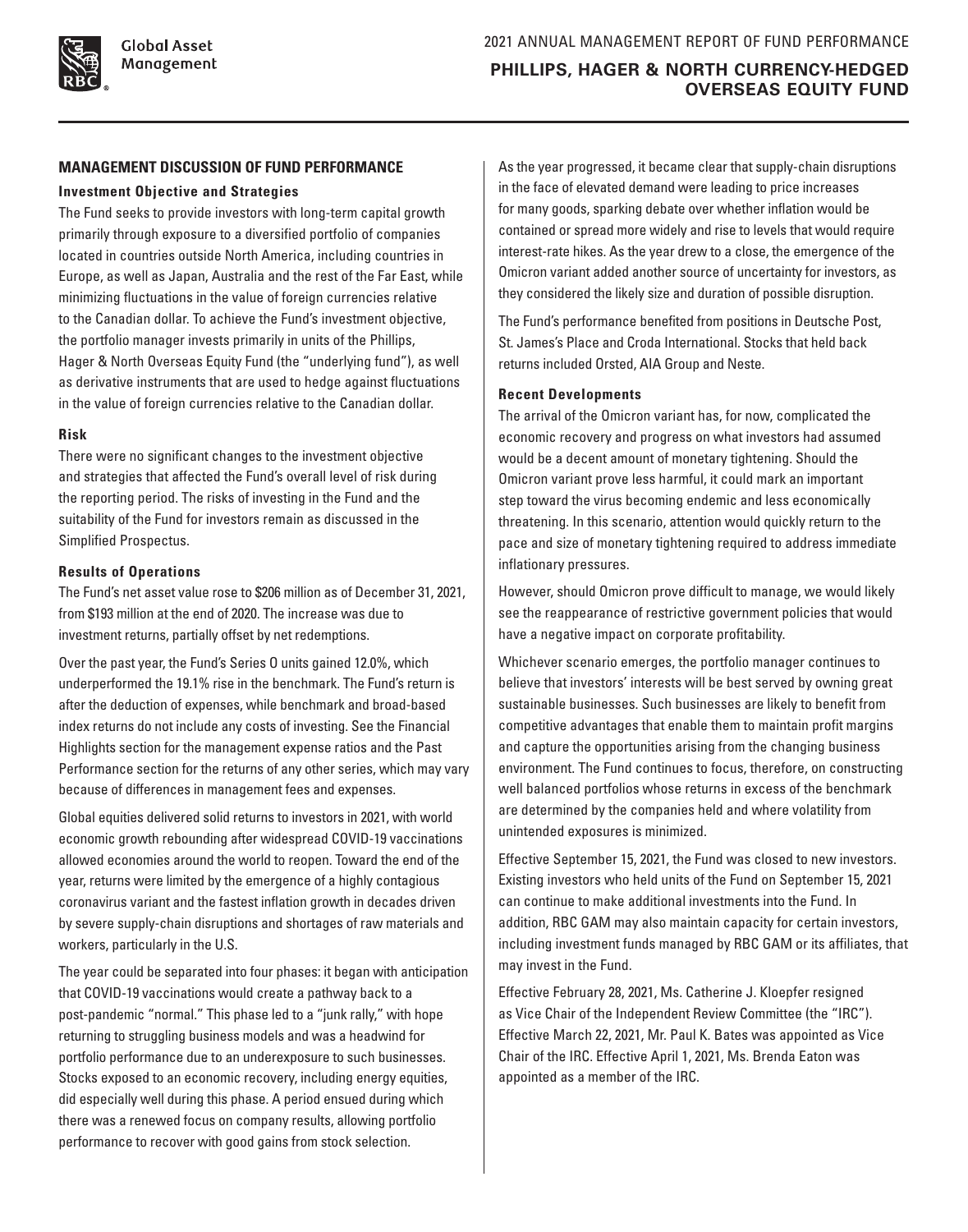

**Global Asset** Management

# **Related-Party Transactions** *Manager and Portfolio Manager*

RBC GAM is an indirect, wholly owned subsidiary of Royal Bank and is the manager and principal portfolio manager of the Fund. RBC GAM is responsible for the Fund's day-to-day operations, provides investment advice and portfolio management services to the Fund and appoints distributors for the Fund. RBC GAM is paid a management fee by the Fund as compensation for its services. The Fund pays a fixed administration fee to RBC GAM, which, in turn, pays certain operating expenses of the Fund. Both the management fee and fixed administration fee are calculated and accrued daily as a percentage of the net asset value of each series of units of the Fund.

RBC GAM or its affiliates may earn fees and spreads in connection with various services provided to, or transactions with, the Fund, such as banking, brokerage, securities lending, foreign exchange and derivatives transactions. RBC GAM or its affiliates may earn a foreign exchange spread when unitholders switch between series of funds denominated in different currencies. The Fund also maintains bank accounts and overdraft provisions with Royal Bank for which Royal Bank may earn a fee. Affiliates of RBC GAM that provide services to the Fund in the course of their normal businesses are discussed below.

### *Distributors*

RBC GAM, Royal Mutual Funds Inc., RBC Direct Investing Inc., RBC Dominion Securities Inc. and Phillips, Hager & North Investment Funds Ltd. are principal distributors of, or may distribute certain series of units of, the Fund. Dealers may receive an ongoing commission based on the total value of their clients' investment in certain series of units of the Fund.

# *Registrars*

RBC GAM, RBC Investor Services Trust ("RBC IS") or Royal Bank (or a combination thereof) are the registrars of the Fund and keep records of who owns units of the Fund. The registrars earn a fee, which is paid by the manager from the fixed administration fee paid by the Fund.

# *Trustee and Custodian*

RBC IS is the trustee and holds title to the Fund's property on behalf of unitholders. RBC IS is the custodian of the Fund and holds the assets of the Fund.

RBC IS earns a fee as the trustee and custodian, which is paid by the manager from the fixed administration fee paid by the Fund.

# *Securities Lending Agent*

To the extent the Fund may engage in securities lending transactions, RBC IS may act as the Fund's securities lending agent. Any revenue earned on such securities lending is split between the Fund and the securities lending agent.

# *Other Related-Party Transactions*

Pursuant to applicable securities legislation, the Fund relied on the standing instructions from the Independent Review Committee with respect to one or more of the following transactions:

*Related-Party Trading Activities*

- (a) trades in securities of Royal Bank;
- (b) investments in the securities of issuers for which a related-party dealer acted as an underwriter during the distribution of such securities and the 60-day period following the conclusion of such distribution of the underwritten securities to the public;
- (c) purchases of equity and debt securities from or sales of equity or debt securities to a related-party dealer, where it acted as principal; and

# *Inter-Fund Trading*

(d) purchases or sales of securities of an issuer from or to another investment fund or managed account managed by RBC GAM.

The applicable standing instructions require that Related-Party Trading Activities and Inter-Fund Trading be conducted in accordance with RBC GAM policy and that RBC GAM advise the Independent Review Committee of a material breach of any standing instruction. RBC GAM policy requires that an investment decision in respect of Related-Party Trading Activities (i) is made free from any influence of Royal Bank or its associates or affiliates and without taking into account any consideration relevant to Royal Bank or its affiliates or associates, (ii) represents the business judgment of the portfolio manager, uninfluenced by considerations other than the best interests of the Fund, (iii) is in compliance with RBC GAM policies and procedures, and (iv) achieves a fair and reasonable result for the Fund. RBC GAM policy requires that an investment decision in respect of Inter-Fund Trading is in the best interests of each Fund.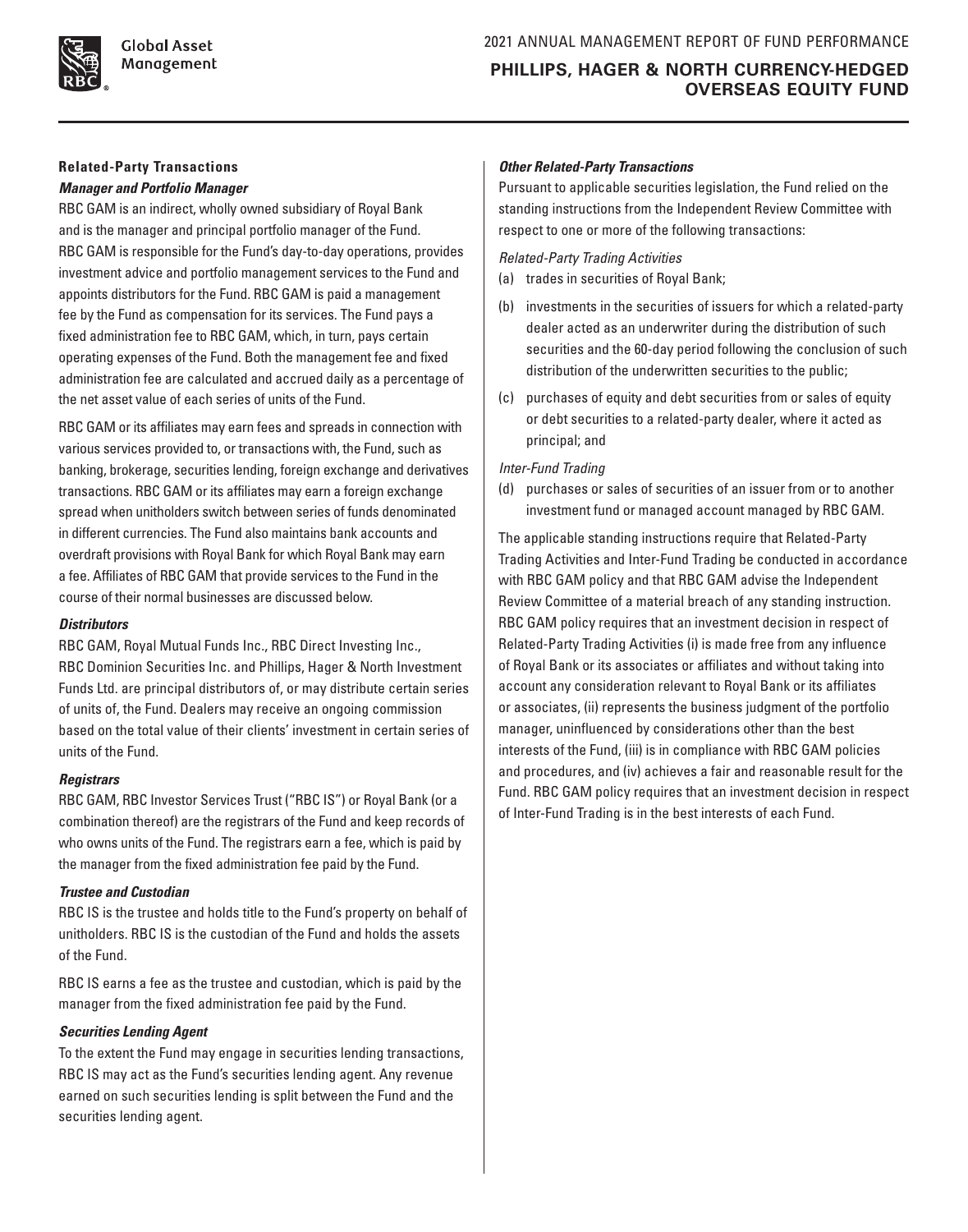

# **FINANCIAL HIGHLIGHTS**

The following tables show selected key financial information about the Fund and are intended to help you understand the Fund's financial performance for the past five years or for the periods since inception. This information is derived from the Fund's audited annual financial statements.

# **Change in Net Assets Per Unit (\$)**

|                     |                          |         |                          |                                                  |            |        | Annual Distributions <sup>2</sup> |                          |                          |                          |                          |             |
|---------------------|--------------------------|---------|--------------------------|--------------------------------------------------|------------|--------|-----------------------------------|--------------------------|--------------------------|--------------------------|--------------------------|-------------|
|                     |                          |         |                          | Increase (Decrease) from Operations <sup>1</sup> |            |        | From                              |                          |                          |                          |                          |             |
|                     |                          | Total   |                          | Realized                                         | Unrealized |        | Income                            |                          | From                     |                          |                          | Net Assets  |
| For the Year/       | Net Assets               | Revenue | Total                    | Gains                                            | Gains      |        | (Excluding                        | From                     | Capital                  | Return                   |                          | End of      |
| Period Ended        | Beginning of Year/Period | (Loss)  | Expenses                 | (Losses)                                         | (Losses)   | Total  | Dividends)                        | Dividends                | Gains                    | of Capital               | Total                    | Year/Period |
| <b>Series A</b>     |                          |         |                          |                                                  |            |        |                                   |                          |                          |                          |                          |             |
| Dec. 31, 2021       | 14.77                    | 0.25    | (0.33)                   | 1.64                                             | (0.12)     | 1.44   |                                   |                          | (0.61)                   | $\qquad \qquad -$        | (0.61)                   | 15.59       |
| Dec. 31, 2020       | 12.91                    | 0.17    | (0.26)                   | 0.07                                             | 2.53       | 2.51   | $\overline{\phantom{0}}$          |                          | -                        | -                        | $\overline{\phantom{0}}$ | 14.77       |
| Dec. 31, 2019       | 10.08                    | 0.32    | (0.25)                   | 0.81                                             | 2.04       | 2.92   | $\overline{\phantom{0}}$          | (0.05)                   | -                        | $\overline{\phantom{0}}$ | (0.05)                   | 12.91       |
| Dec. 31, 2018       | 11.69                    | 0.24    | (0.24)                   | 0.40                                             | (2.08)     | (1.68) | -                                 | (0.03)                   | $\overline{\phantom{0}}$ | $\qquad \qquad$          | (0.03)                   | 10.08       |
| Dec. 31, 2017       | 9.38                     | 0.23    | (0.22)                   | 0.54                                             | 1.75       | 2.30   | $\overline{\phantom{0}}$          | $\overline{\phantom{0}}$ | -                        | $\overline{\phantom{0}}$ | $\overline{\phantom{0}}$ | 11.69       |
| <b>Series D</b>     |                          |         |                          |                                                  |            |        |                                   |                          |                          |                          |                          |             |
| Dec. 31, 2021       | 14.50                    | 0.25    | (0.19)                   | 1.61                                             | (0.16)     | 1.51   | $\qquad \qquad -$                 | (0.05)                   | (0.61)                   | -                        | (0.66)                   | 15.38       |
| Dec. 31, 2020       | 12.57                    | 0.16    | (0.15)                   | 0.06                                             | 1.81       | 1.88   | $\qquad \qquad -$                 | $\overline{\phantom{0}}$ | $\overline{\phantom{0}}$ |                          | $\overline{\phantom{0}}$ | 14.50       |
| Dec. 31, 2019       | 9.81                     | 0.32    | (0.14)                   | 0.79                                             | 1.95       | 2.92   | $\qquad \qquad -$                 | (0.16)                   | $\overline{\phantom{0}}$ | $\overline{\phantom{0}}$ | (0.16)                   | 12.57       |
| Dec. 31, 2018       | 11.38                    | 0.23    | (0.14)                   | 0.39                                             | (1.80)     | (1.32) | -                                 | (0.12)                   | $\overline{\phantom{0}}$ | $\overline{\phantom{0}}$ | (0.12)                   | 9.81        |
| Dec. 31, 2017       | 9.13                     | 0.23    | (0.13)                   | 0.53                                             | 1.70       | 2.33   | $\overline{\phantom{0}}$          | (0.09)                   | $\overline{\phantom{0}}$ | $\overline{\phantom{0}}$ | (0.09)                   | 11.38       |
| <b>Series F</b>     |                          |         |                          |                                                  |            |        |                                   |                          |                          |                          |                          |             |
| Dec. 31, 2021       | 14.65                    | 0.25    | (0.15)                   | 1.63                                             | (0.16)     | 1.57   | $\qquad \qquad -$                 | (0.10)                   | (0.61)                   | -                        | (0.71)                   | 15.54       |
| Dec. 31, 2020       | 12.70                    | 0.16    | (0.12)                   | 0.06                                             | (1.68)     | (1.58) | $\overline{\phantom{0}}$          | (0.04)                   | $\qquad \qquad -$        | -                        | (0.04)                   | 14.65       |
| Dec. 31, 2019       | 9.91                     | 0.32    | (0.11)                   | 0.79                                             | 1.35       | 2.35   | $\overline{\phantom{0}}$          | (0.20)                   | $\qquad \qquad -$        | $\overline{\phantom{0}}$ | (0.20)                   | 12.70       |
| Dec. 31, 2018       | 11.49                    | 0.24    | (0.11)                   | 0.40                                             | (2.77)     | (2.24) | $\qquad \qquad -$                 | (0.14)                   | $\overline{\phantom{0}}$ | $\overline{\phantom{0}}$ | (0.14)                   | 9.91        |
| Dec. 31, 2017       | 9.22                     | 0.23    | (0.11)                   | 0.54                                             | 1.64       | 2.30   | $\overline{\phantom{0}}$          | (0.11)                   | $\overline{\phantom{0}}$ | $\overline{\phantom{0}}$ | (0.11)                   | 11.49       |
| Series <sub>0</sub> |                          |         |                          |                                                  |            |        |                                   |                          |                          |                          |                          |             |
| Dec. 31, 2021       | 14.68                    | 0.25    | $\qquad \qquad -$        | 1.64                                             | (0.12)     | 1.77   | (0.01)                            | (0.24)                   | (0.62)                   | -                        | (0.87)                   | 15.57       |
| Dec. 31, 2020       | 12.72                    | 0.17    | $\qquad \qquad -$        | 0.07                                             | 1.73       | 1.97   | (0.01)                            | (0.17)                   | $\overline{\phantom{0}}$ | $\overline{\phantom{0}}$ | (0.18)                   | 14.68       |
| Dec. 31, 2019       | 9.93                     | 0.32    | $\overline{\phantom{0}}$ | 0.80                                             | 2.00       | 3.12   | -                                 | (0.32)                   | $\overline{\phantom{0}}$ | $\overline{\phantom{0}}$ | (0.32)                   | 12.72       |
| Dec. 31, 2018       | 11.53                    | 0.24    | $\overline{\phantom{0}}$ | 0.40                                             | (1.86)     | (1.22) | $\overline{\phantom{0}}$          | (0.25)                   | -                        | $\overline{\phantom{0}}$ | (0.25)                   | 9.93        |
| Dec. 31, 2017       | 9.26                     | 0.23    | (0.01)                   | 0.54                                             | 1.74       | 2.50   | $\overline{\phantom{0}}$          | (0.23)                   |                          | $\qquad \qquad$          | (0.23)                   | 11.53       |

1 Net assets and distributions are based on the actual number of units outstanding at the relevant time. The increase/decrease from operations is based on the weighted average number of units outstanding over the financial period. This table is not intended to be a reconciliation of beginning to ending net assets per unit.

2 Distributions are reinvested in additional units of the Fund or paid in cash.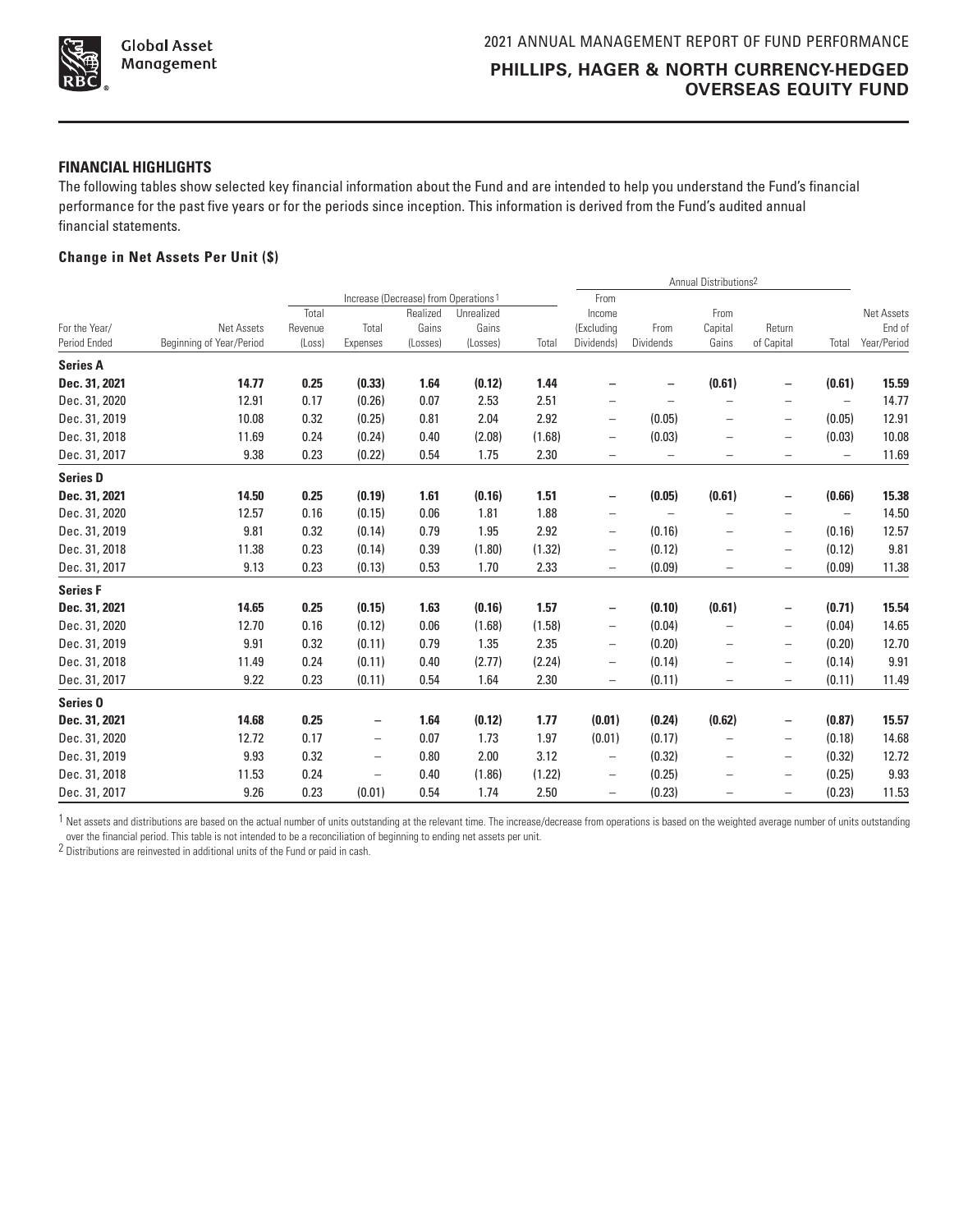

## **FINANCIAL HIGHLIGHTS (cont.)**

#### **Ratios and Supplemental Data**

|                     | Net Asset Value | Net Asset Value | Number of Units    | Management         | <b>MER Before</b> | Portfolio                      | Trading            |
|---------------------|-----------------|-----------------|--------------------|--------------------|-------------------|--------------------------------|--------------------|
| As at               | Per Unit (\$)   | (\$000s)        | Outstanding (000s) | Expense Ratio (%)1 | Absorption (%)1   | Turnover Rate (%) <sup>2</sup> | Expense Ratio (%)3 |
| <b>Series A</b>     |                 |                 |                    |                    |                   |                                |                    |
| Dec. 31, 2021       | 15.59           | 2529            | 162                | 2.14               | 2.14              | 13.42                          | 0.08               |
| Dec. 31, 2020       | 14.77           | 2491            | 169                | 2.15               | 2.15              | 3.16                           | 0.09               |
| Dec. 31, 2019       | 12.91           | 1 2 3 6         | 96                 | 2.15               | 2.15              | 22.57                          | 0.04               |
| Dec. 31, 2018       | 10.08           | 1025            | 102                | 2.13               | 2.13              | 7.68                           | 0.10               |
| Dec. 31, 2017       | 11.69           | 818             | 70                 | 2.20               | 2.20              | 7.99                           | 0.21               |
| <b>Series D</b>     |                 |                 |                    |                    |                   |                                |                    |
| Dec. 31, 2021       | 15.38           | 13 937          | 906                | 1.27               | 1.27              | 13.42                          | 0.08               |
| Dec. 31, 2020       | 14.50           | 12 4 24         | 857                | 1.27               | 1.27              | 3.16                           | 0.09               |
| Dec. 31, 2019       | 12.57           | 11 010          | 876                | 1.27               | 1.27              | 22.57                          | 0.04               |
| Dec. 31, 2018       | 9.81            | 8974            | 915                | 1.25               | 1.25              | 7.68                           | 0.10               |
| Dec. 31, 2017       | 11.38           | 14618           | 1 2 8 5            | 1.30               | 1.30              | 7.99                           | 0.21               |
| <b>Series F</b>     |                 |                 |                    |                    |                   |                                |                    |
| Dec. 31, 2021       | 15.54           | 31 811          | 2047               | 0.97               | 0.97              | 13.42                          | 0.08               |
| Dec. 31, 2020       | 14.65           | 25 988          | 1774               | 1.00               | 1.00              | 3.16                           | 0.09               |
| Dec. 31, 2019       | 12.70           | 44 114          | 3 4 7 5            | 0.99               | 0.99              | 22.57                          | 0.04               |
| Dec. 31, 2018       | 9.91            | 20 27 2         | 2046               | 1.03               | 1.03              | 7.68                           | 0.10               |
| Dec. 31, 2017       | 11.49           | 9589            | 835                | 1.10               | 1.10              | 7.99                           | 0.21               |
| Series <sub>0</sub> |                 |                 |                    |                    |                   |                                |                    |
| Dec. 31, 2021       | 15.57           | 157 551         | 10 120             | 0.04               | 0.04              | 13.42                          | 0.08               |
| Dec. 31, 2020       | 14.68           | 152 275         | 10 372             | 0.04               | 0.04              | 3.16                           | 0.09               |
| Dec. 31, 2019       | 12.72           | 151 056         | 11872              | 0.04               | 0.04              | 22.57                          | 0.04               |
| Dec. 31, 2018       | 9.93            | 121 589         | 12 2 45            | 0.04               | 0.04              | 7.68                           | 0.10               |
| Dec. 31, 2017       | 11.53           | 165 173         | 14 3 26            | 0.19               | 0.19              | 7.99                           | 0.21               |

<sup>1</sup> The management expense ratio ("MER") is based on the direct expenses charged to the Fund and the Fund's proportionate share of the expenses of underlying funds, if any, for the stated period, excluding commissions and other portfolio transaction costs, and is expressed as an annualized percentage of the daily average net asset value during the period. RBC GAM may, at its discretion and without notice to unitholders, waive or absorb certain operating expenses. MER includes the waiver or absorption by RBC GAM of certain operating expenses, while the MER before absorption shows the MER prior to operating expenses being waived or absorbed by RBC GAM.

2 The Fund's portfolio turnover rate gives an indication of the level of activity employed by the portfolio manager. A portfolio turnover rate of 100% is equivalent to the Fund buying and selling all of the securities in its portfolio once in the course of the year. The higher the Fund's portfolio turnover rate in a year, the greater the trading costs payable by the Fund in the year, and the greater the chance of an investor receiving taxable capital gains in the year. There is not necessarily a relationship between high turnover rate and the performance of the Fund. The portfolio turnover rate is not applicable to money market funds.

3 The trading expense ratio represents total commissions and other portfolio transaction costs of the Fund and the Fund's proportionate share of such costs of underlying funds expressed as an annualized percentage of daily average net asset value during the period. The trading expense ratio is not applicable to fixed-income transactions.

Effective October 2, 2017, the administration fees for Series O units were reduced to 0.02% from 0.14%. If the changes to the administration fees would have been in effect throughout the financial year ended December 31, 2017, the adjusted MER for each series of the Fund would be: Series  $0 - 0.09\%$ .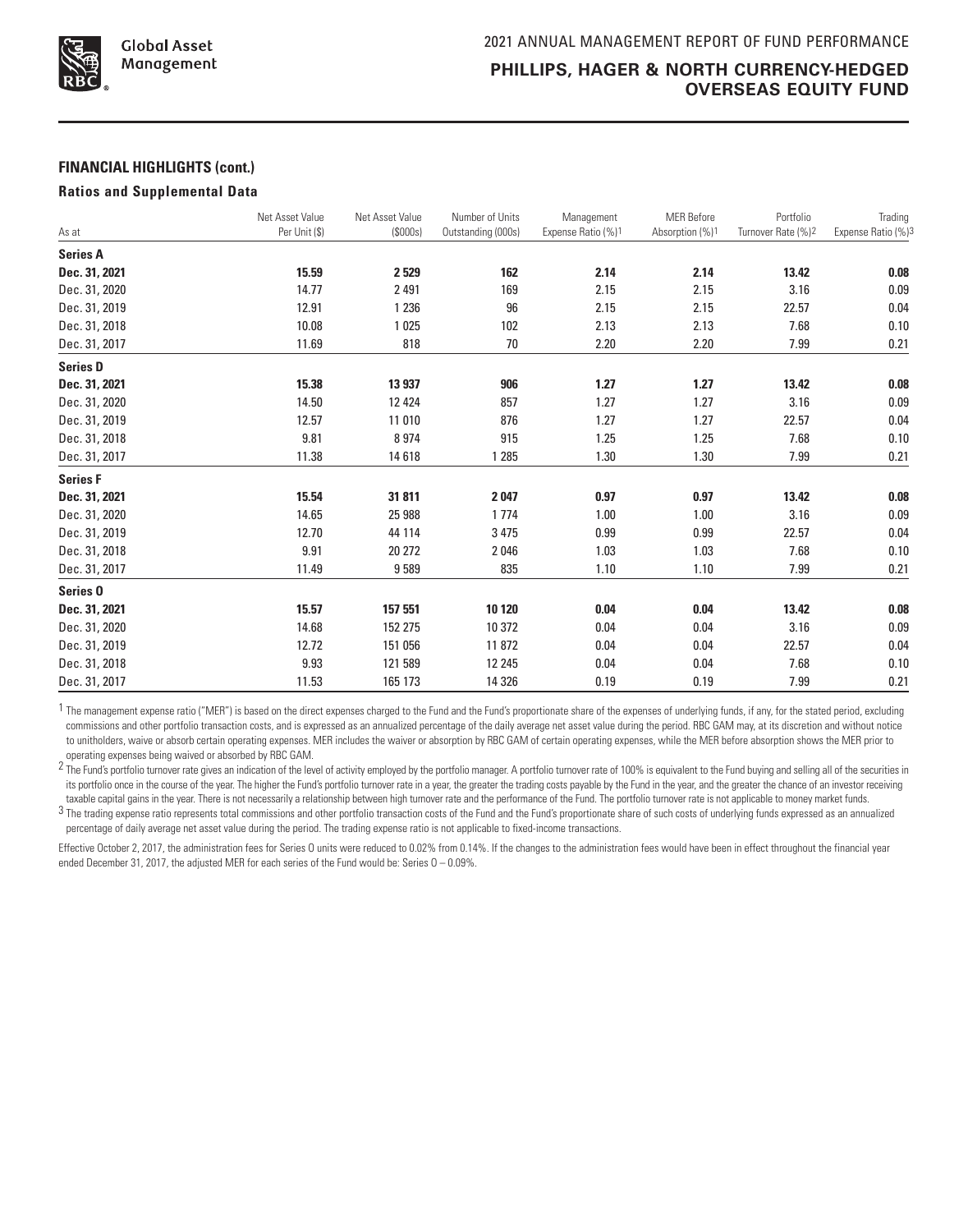

### **FINANCIAL HIGHLIGHTS (cont.)**

### **Management Fees and Administration Fees**

Management fees and administration fees of each series of the Fund are payable to RBC GAM and calculated at the following annual percentages, before GST/HST, of the daily net asset value of each series of the Fund. The management fee, breakdown of services received in consideration of the management fee, as a percentage of the management fee, and the administration fee for each series are as follows:

|          | Management | <b>Breakdown of Services</b> | Administration |       |
|----------|------------|------------------------------|----------------|-------|
|          | Fees       | Distribution                 | Other*         | Fees  |
| Series A | 1.75%      | 57%                          | 43%            | 0.15% |
| Series D | 1.00%      | 25%                          | 75%            | 0.15% |
| Series F | 0.75%      |                              | 100%           | 0.15% |
| Series 0 | n/a        | n/a                          | n/a            | 0.02% |

Series O – no management fees are paid by the Fund with respect to Series O units. Series O unitholders pay a negotiated fee directly to RBC GAM for investment-counselling services.

\* Includes all costs related to management, investment advisory services, general administration and profit.

# **PAST PERFORMANCE**

The performance information shown assumes that all distributions made by the Fund in the periods shown were reinvested in additional units of the Fund and would be lower if distributions were not reinvested. The performance information does not take into account sales, redemption, distribution, optional charges or income taxes payable that would have reduced returns or performance. Past performance does not necessarily indicate how the Fund may perform in the future. A fund with more than 10 years of performance history is only permitted to disclose the past 10 years.

# **Year-by-Year Returns (%)**

The bar chart indicates the Fund's performance for each of the years shown, and illustrates how the Fund's performance has changed from year to year. The bar chart shows, in percentage terms, how much an investment made on the first day of each financial year would have grown or decreased by the end of the financial year.